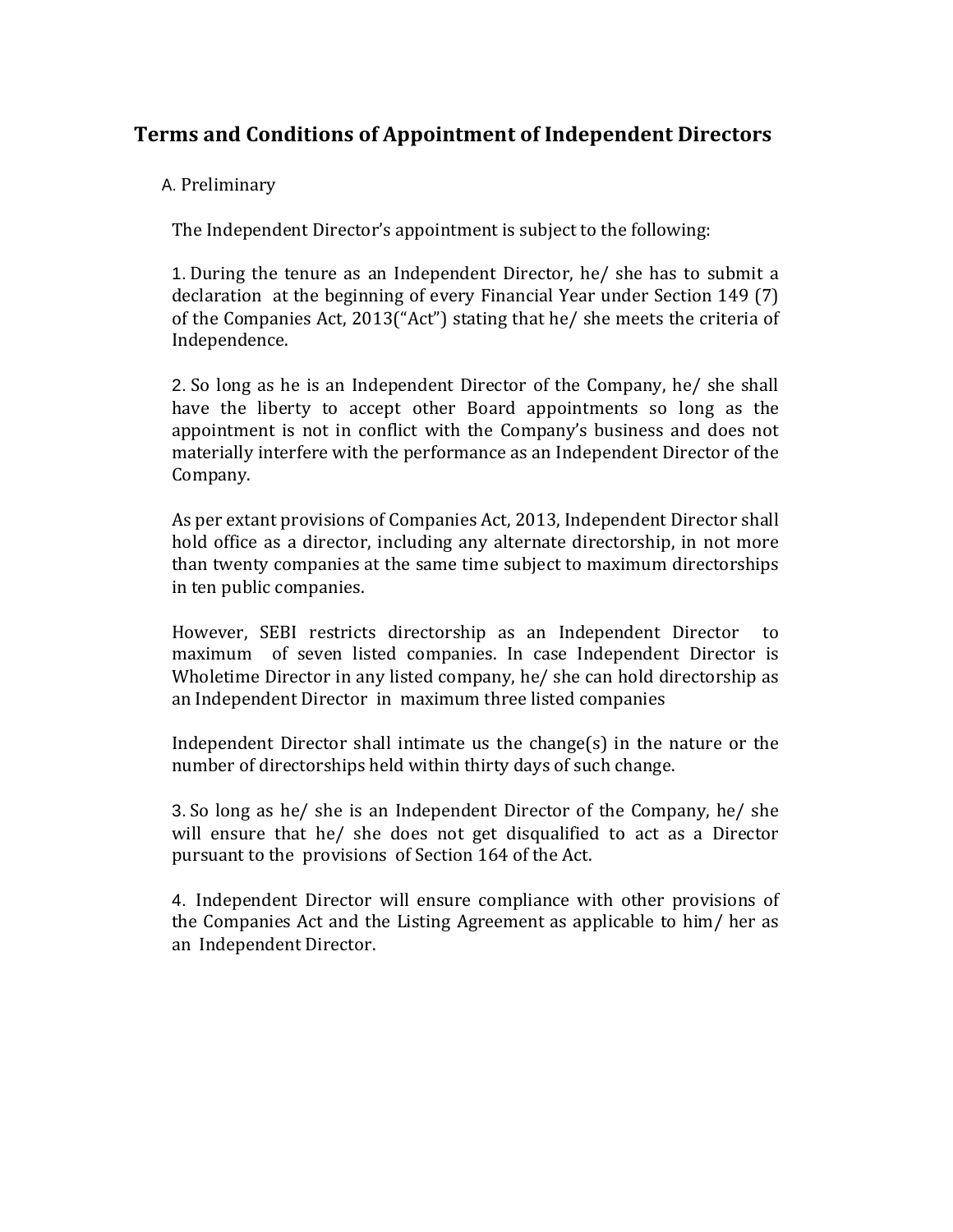#### B. Committees

 Independent Director may also be nominated to serve on any one or more Board committees, for the purpose of which he/ she will be provided with the respective committee's terms of reference and the responsibilities involved therein

The Sebi(LODR)/ listing agreement restricts the independent director to act as a member in not more than ten committees or act as a Chairman of not more than five committees across all companies in which he/ she is a Director. The Chairmanship/membership of the Audit Committee and Stakeholders Relationship Committee alone shall be considered for reckoning the said limit. Independent Director shall inform the company about the committee positions he/ she occupy in other companies and notify the changes as and when they take place.

C.Code of Conduct and Duties and Responsibilities

1. Independent Director will abide by the Code of conduct of the company for its Board of Directors & Senior Management personnel, which requires the directors to act honestly, ethically and with integrity and in a professional and respectful manner. The code of conduct is posted on website of the company a www.picagro.com.

2. Independent Director will abide by the guidelines of professional conduct, role, function and duties as an Independent Directors provided in Schedule IV of the Companies Act, 2013.

3. Independent Director will abide by Code of Conduct for Prevention of Insider Trading Practices of the company, which lays procedures to be followed, and disclosures to be made while dealing in the shares of the Company and restricts dealing in shares when in possession of any unpublished price sensitive information. The code of conduct is posted on website of the company at [www.picagro.com.](http://www.picagro.com/)

4. Independent Director is expected to stay updated on how best to discharge his/ her roles, responsibilities, and duties and liabilities, as an Independent Director of the Company under applicable law, including keeping abreast of current changes and trends in economic, political, social, financial, legal and corporate governance practices.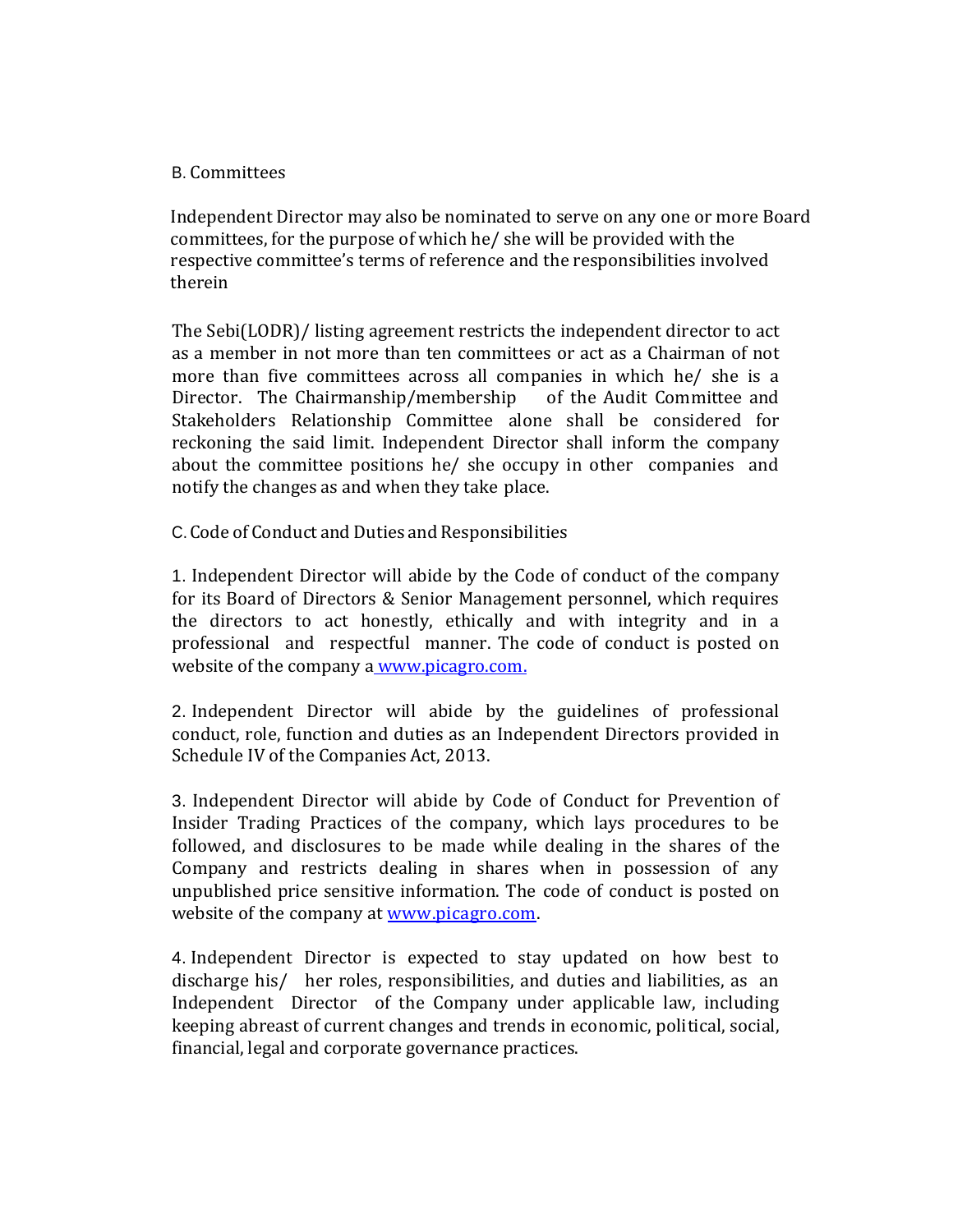5. Independent Director is expected to:

(i) Take decisions objectively and solely in the interests of the Company;

(ii) Facilitate Company's adherence to high standards of ethics and corporate behaviour;

(iii) Guide the Board in monitoring the effectiveness of the Company's governance practices and to recommend changes, required if any;

(iv) Guide the Board in monitoring and managing potential conflicts of interest of Management, Board Members and Stakeholders, including misuse of corporate assets and abuse in related party transactions;

(v) Guide the Board in ensuring the integrity of the Company's accounting and financial reporting systems, including the independent audit, and that appropriate systems of control are in place, in particular, systems for risk management, financial and operational control, and compliance with the law and relevant standards.

D. Performance Evaluation

Independent Director's reappointment or extension of term and his/ her remuneration will be recommended by the Nomination and Remuneration Committee of the Board, pursuant to a performance evaluation carried out by the Board.

#### E.Remuneration

1.His/ Her annual remuneration will be as under:

(a) Sitting fees for attending each meeting of the Board and its Committees as may be determined by the Board from time to time,

2. Independent Director will be entitled to reimbursement of expenses incurred by him/ her in connection with attending the Board meetings, Board Committee meetings, general meetings and in relation to the business of the Company towards hotel accommodation, travelling and other out-of pocket expenses.

3. Independent Director will not be entitled to any stock options.

4. Independent Director remuneration will be as per Companies Act 2013.